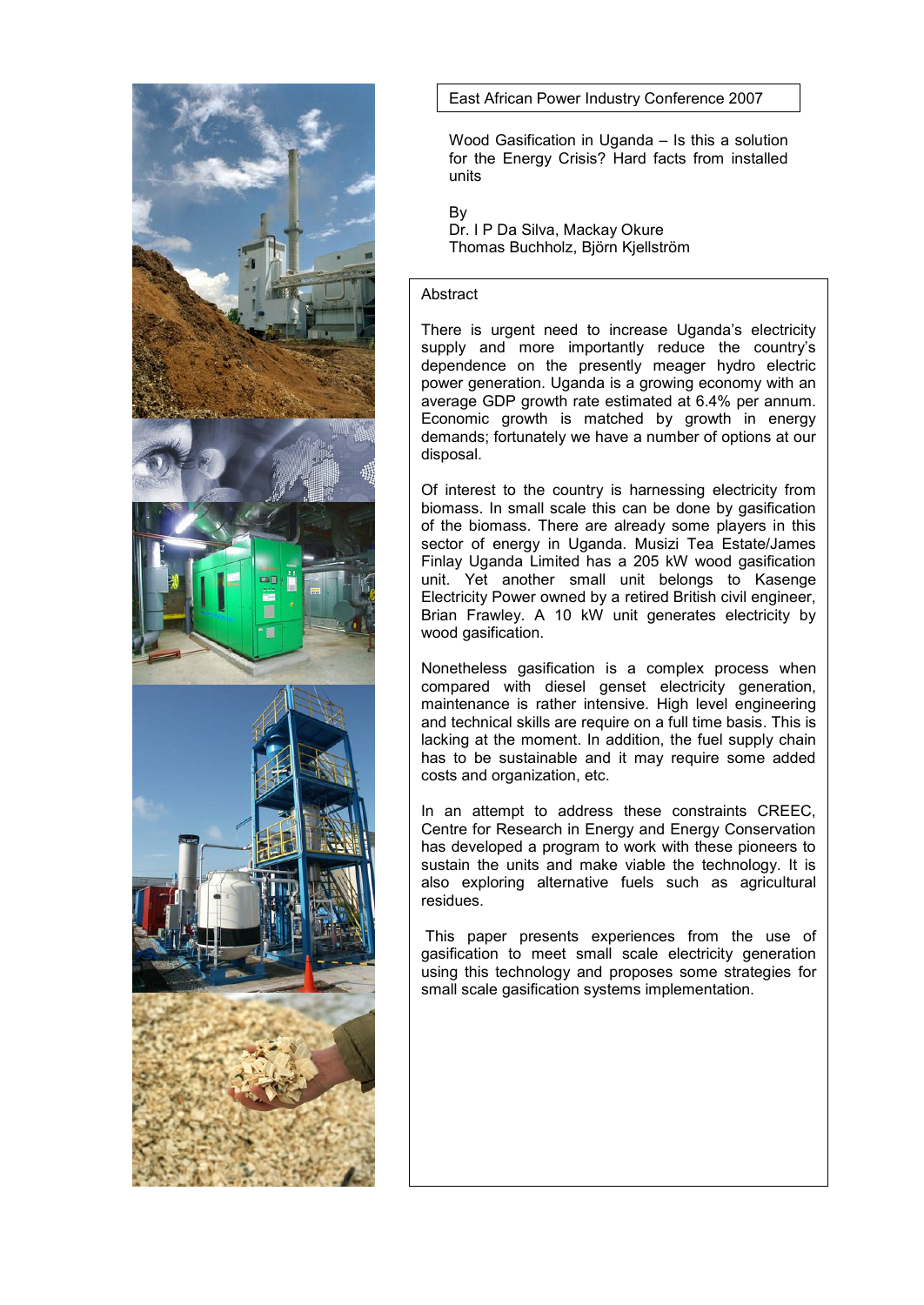#### Introduction

Walking along most streets in Kampala today, one is struck by the invariable whining sounds from small generators in merchandise shops – a reminder of the country"s struggling economy and the fact that the energy sector is facing a severe shortage of electricity. Early in 2006, the government announced that hydroelectricity production at the two main power stations, Kiira and Nalubaale, would be reduced in a bid to check the water outflow from Lake Victoria. Thus, from an operating capacity of 380MW, there would be a mere 135 MW, for a national demand estimated at over 500MW. Today, looking back, there have been efforts to provide compensation for the low electricity output: thermal generators have been installed and there are plans to construct more hydropower stations along the Nile. There is also renewed interest in energy saving techniques, as well as renewable energies. Among the latter is gasification of biomass.

Gasification is a waste-to-energy process that involves converting biomass into a combustible gas that may for instrance be used as a substitute for petroleum fuels to generator sets. The technology is well known but there is almost no capacity in Uganda for utilisation of it for local electricity generation. The recently installed 205 kW unit at a tea estate and 10 kW unit at Mukono in combination with the research capacity being developed at Makerere University with support from Sida/SAREC in Sweden could be utilised as a basis for development of a gasification industry in Uganda.

The possibilities for this are discussed in this paper.

### The Process of Gasification

Simply put, gasification is a conversion of solid fuels into a combustible gas. The process was originally developed in the 1800s to produce [town gas](http://www.answers.com/topic/manufactured-gas) for lighting and cooking. Natural gas and electricity soon replaced town gas for these applications, but the gasification process has been utilized for the production of synthetic chemicals and fuels since the 1920s. [Wood-gas](http://www.answers.com/topic/wood-gas-generator)  [generators,](http://www.answers.com/topic/wood-gas-generator) called *gasogene* or *gazogène*, were used to power motor vehicles in [Europe](http://www.answers.com/topic/europe) during [World War II](http://www.answers.com/topic/world-war-ii) fuel shortages [\[1\].](http://www.answers.com/gasification?cat=technology#wp-_note-0) The increasing petroleum prices in the 1970:s lead to an interest in using gasification for fuelling of engines used in different applications in developing countries. Many of the "demonstration projects" failed because the suppliers of equipment lacked the necessary experience, because the local infrastructure could not support the technology or because the users were not prepared for the additional maintenance and service efforts required.

Essentially, the process of biomass gasification converts the carbon, hydrogen and oxygen in the cellulose, hemi-cellulose and lignin that constitute biomass into a mixture of carbon monoxide, hydrogen, methane, carbon dioxide, water vapour and small amounts of more complex organic species. The process requires a temperature exceeding about 1000°C and the high temperature is achieved by partial combustion of the biomass either with pure oxygen or with air. In the latter case, the product gas will be diluted with nitrogen.

Oxygen gasification, often at elevated pressure, is used as part of some processes for production of liquid petroleum substitutes from biomass. It requires sophisticated technology and will only be economic at large scale. Gasification with air can be achieved in relatively simple gas producers operating at close to atmospheric pressure or a slight vacuum. There are numerous examples of gas producers successfully manufactured in developing countries, also in Africa.

The flow scheme shown in figure 1, illustrates the main process steps used in a gasifier installation for generation of electricity with an engine generator set.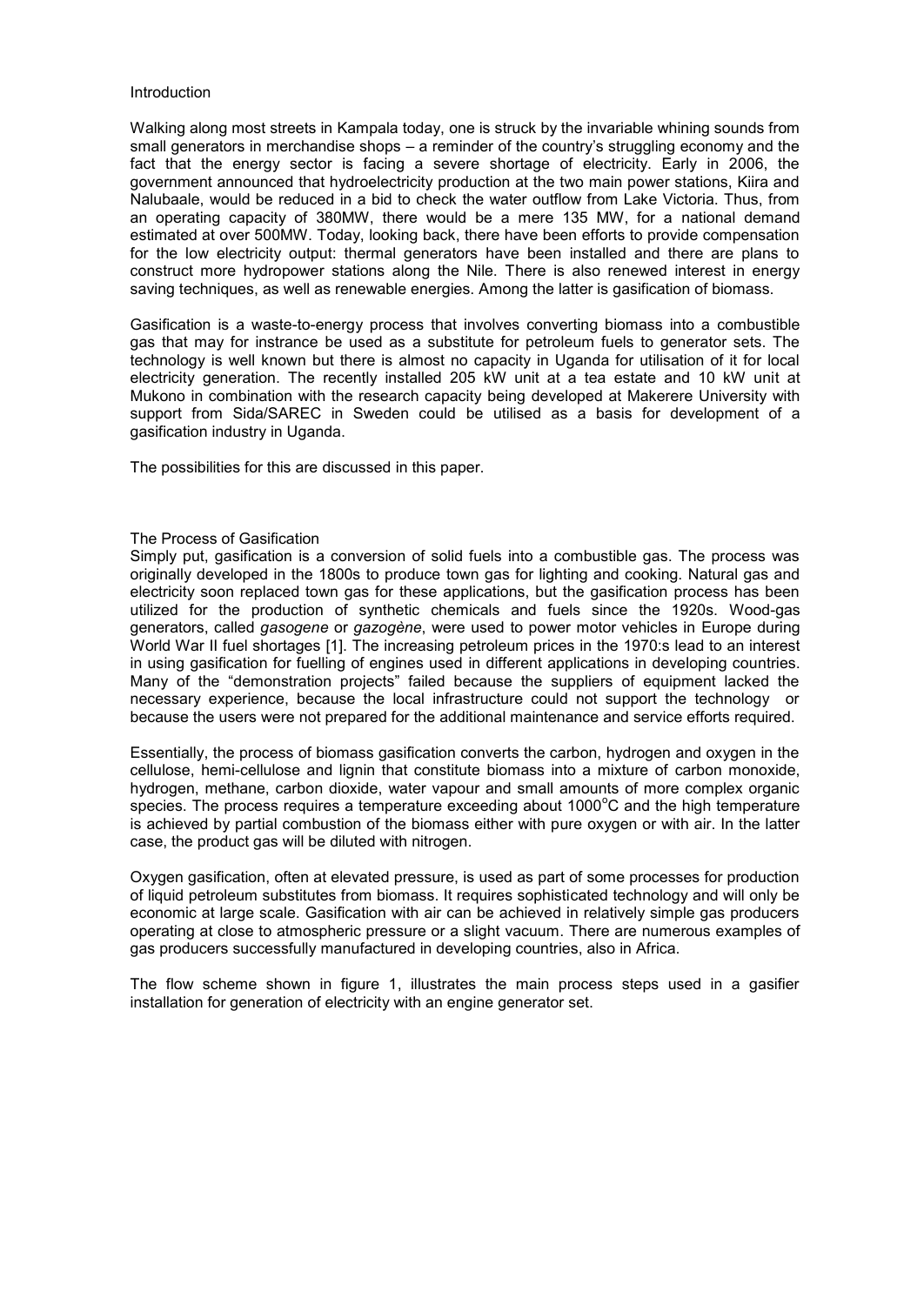

Biomass-gasifier power plant

#### Figure 1. Generator set operated with a biomass gasifier

In its simplest form, the gas producer is fuelled manually by the operator. Typically fuel must be added once or twice per hour. The air used for gasification is sucked into the gas producer by the engine, which leads to a slight vacuum in the entire system. The product gas, often called gengas or producer gas, is filtered to remove dust, cooled to reduce water vapour and tars and increase the energy content per unit volume. After the cooler, the gas has a heating value of about 5 MJ/ $m^3$  and consists typically of 18% CO, 17% H<sub>2</sub>, 2% CH<sub>4</sub>, 12% CO<sub>2</sub> and 7% H<sub>2</sub>O. The balance is mainly  $N<sub>2</sub>$ .

There are different designs used for the gas producer. For fuelling of engines the so called downdraft gas producer with a throat, see figure 2 are often preferred because it will deliver a gas with a low tar content if properly designed and operated. Tar in the gas can lead to serious operational problems because it can deposit in the inlet manifold and in inlet valve guides. Proper matching of gas producer design and fuel properties is very important. Failure to do so will inevitably lead to operational problems. Chunky fuels with particle size of a few cm and a moisture content below 20% are ideal. Wood blocks, cut maice cobs and crushed coconut shell are examples of this. Loose and light fuels represented by many agricultural residues may be briquetted to be suitable in downdraft gas producers with a throat but may also be used directly in other types of gas producers that generate a gas with a higher tar content. A separate process step for tar removal from the gas will then often be necessary.

# **Biomass gasifier and engine 10 kW(e) – 1 MW(e)**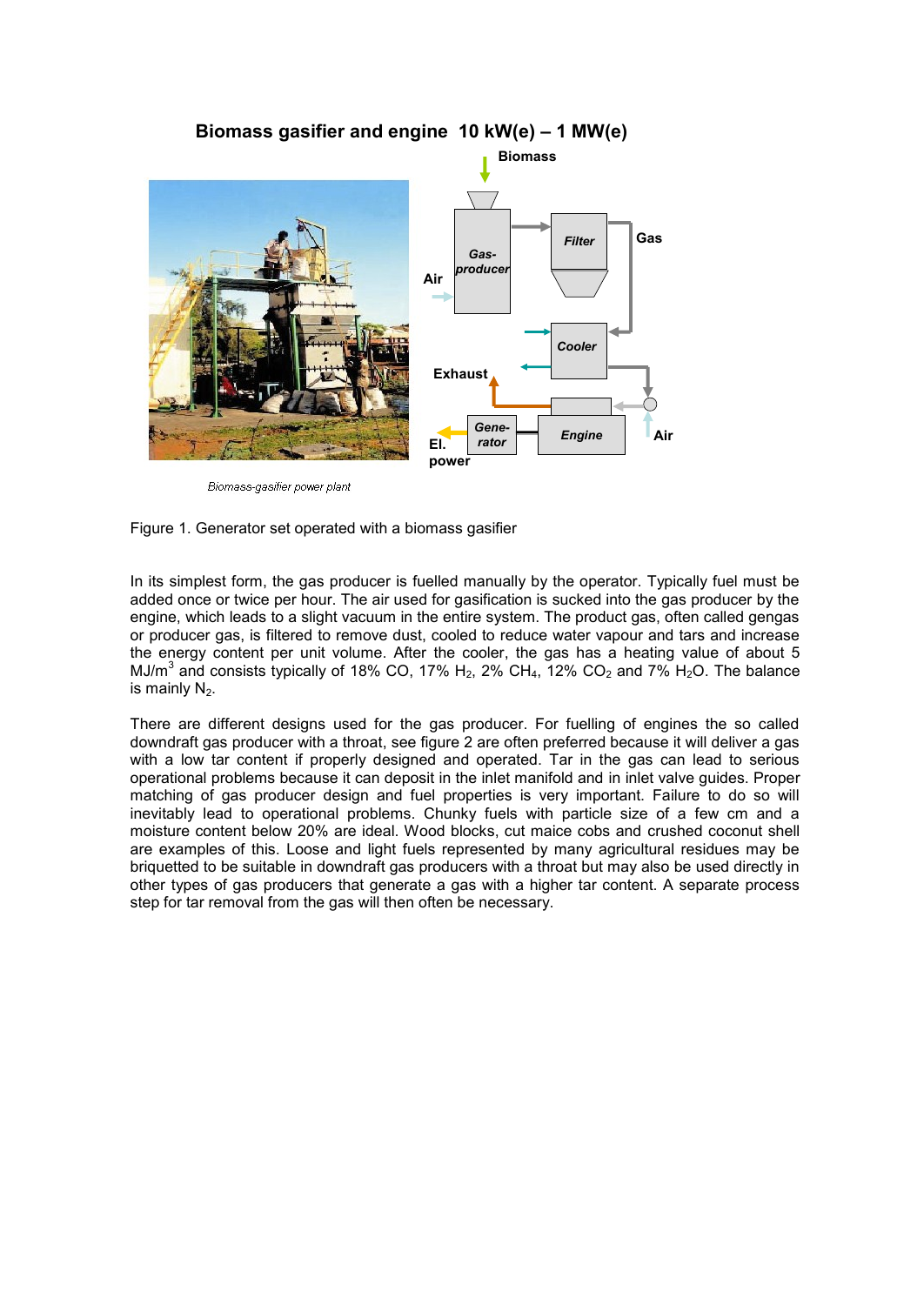

Figure 2. Principle of downdraft gas producer with throat

There is an increasing interest in the industrialised part of the world in using more advanced biomass gasification processes as part of processes for production of liquid fuel substitutes. These processes might also be of interest in Uganda but in the short term, the simple gasification process is probably a quicker route to expanded small scale electricity generation based on indigenous fuels. By proper design of the components of the system it should be possible to manufacture all the components in a gasifier system with materials that are already available in Uganda. Engines and generators will still have to be imported, but these are standard products that are commercially available from many suppliers.

The high content of CO in the groducer gas involves health hazards. Operation of the system at a slight vacuum reduces the risk for exposure of the operators to CO, but refuelling and other service tasks must follow proper procedures to minimise the hazards.

#### Sustainable Biomass Supply

An economically viable gasification system for electricity production requires a sustainable feedstock supply. On-farm trees and agricultural residues may not be sufficient. Table 1 presents estimates for the wood consumption and area demand per kW installed, as well as the percentage electrical efficiency and stand productivity. In the best or least land-consuming case, one would still have to calculate with 0.3 ha per kW installed if the average load is 50% of the installed capacity. If agricultural residues are available without drawbacks on soil fertility, the required area will be smaller [6].

Table 1: Area demand per kW at 50 % load factor for different efficiencies and growth rates

|              | Wood<br>Consumption<br>in kg/kWh | Percentage<br>Electrical<br>Efficiency | Annual Stand<br>Productivity in $ $<br>dry tons | Area Demand<br>in ha/kW |
|--------------|----------------------------------|----------------------------------------|-------------------------------------------------|-------------------------|
| 'Worst' Case | 1.5                              | $13\%$                                 | 5                                               | 1.3                     |
| 'Best' Case  | 1.0                              | 20%                                    | 15                                              | 0.3                     |

East Africa has a high potential for energy biomass production, with large amounts of land that could be used to produce sustainable yields with Short Rotation Coppice (SRC) systems on steep slopes, degraded land or agricultural fallows. SRC systems have dense tree or shrub plantations that are harvested at 1-4 year intervals. They re-sprout after harvest (coppice), while maintaining a high productivity such as the native *Markhamia lutea*, or Eucalyptus ssp. These systems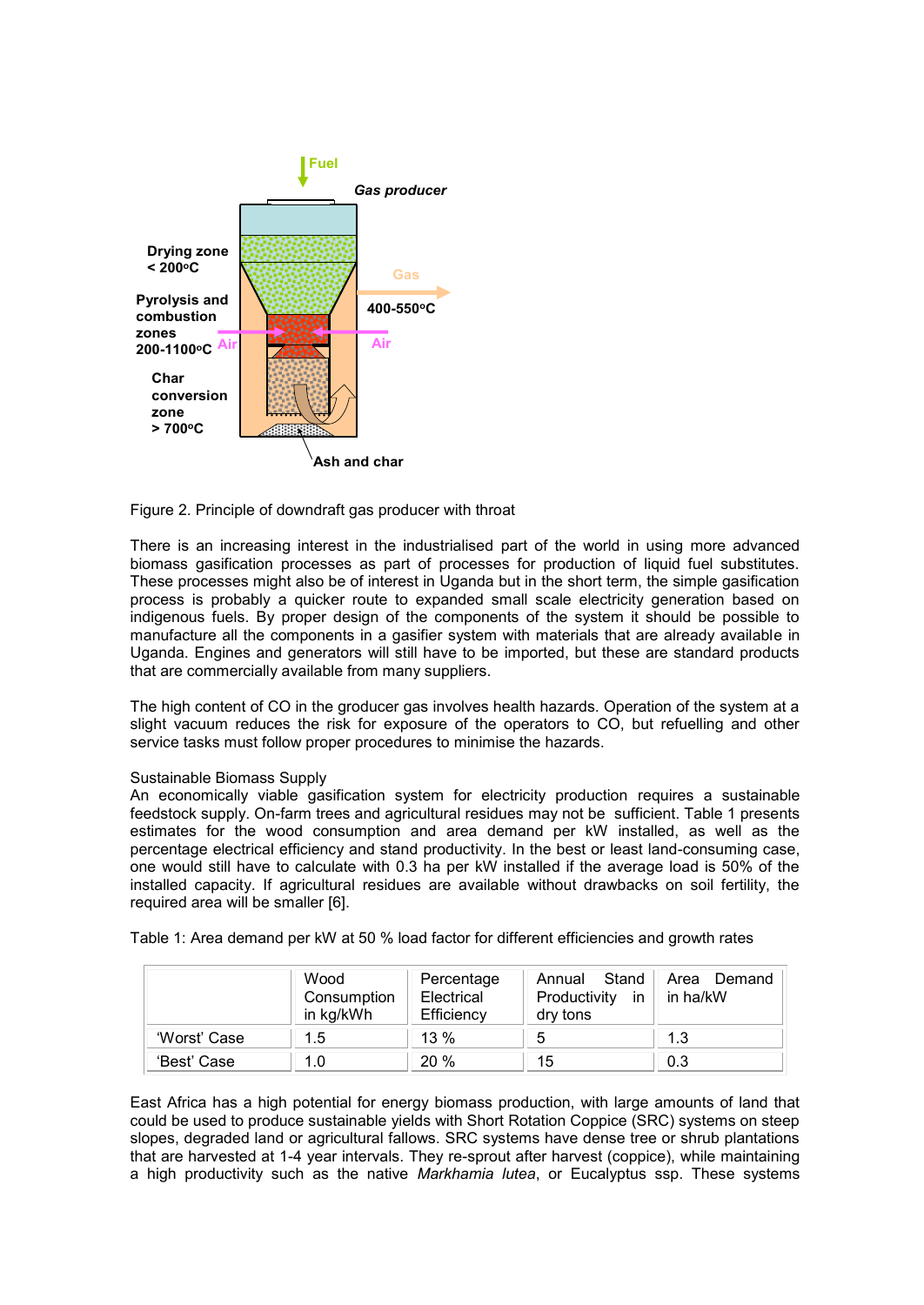contribute to soil conservation, biodiversity and carbon sequestration. Nitrogen-fixing species, such as Acacia ssp. or the native *Sesbania sesban*, enhance soil fertility over the long run and build up organic matter.

Owing to the rapidly decreasing natural forests, it is recommended that wastes be preferred to wood, as a biomass feedstock for the gasification system. Organic wastes are an important, locally available energy source, since almost all human activity indirectly contributes to their increase, specially in form of agricultural residues [6]. Agricultural residues are the leftovers after crops are harvested or processed. Currently most of these residues are left unused, burnt in the fields and on a small scale used for space heating in rural areas as well as for commercial use in few thermal industrial applications [6]. The use of these agricultural residues for industrial purposes is much more environmentally friendly practice than many residue disposal methods currently in use.

Agricultural residues are an excellent alternative to using woody biomass for many reasons. Aside from their abundance and renewability, using agricultural residues will benefit farmers, industry and human health and the environment [7]. Adaptation of the gas producer design for trouble-free operation on some agricultural residues is still a challenge, however.

## Potential Benefits of Gasification Technology

Generally, many regions would like to see an increased deployment of such environment-friendly technologies as gasification because of their perceived socio-economic benefits.

Provision of affordable power

In the communities where electrification projects have been set up, there has usually been a provision of subsidies such that more people could afford it. In most of Uganda, which is rural, the connection to the national electricity grid is unaffordable or impossible and so such local projects would extend accessibility to energy at the grassroots of society.

Creation of employment opportunities

The setting up of gasification projects in rural or urban communities would provide jobs for many, especially since more unskilled than skilled labor would be required. Each project could be organized with the collaboration of the local community, such that they eventually take over its running.

#### Contribution to economic growth

Provision of affordable energy is a prerequisite for economic development, since most modern economic activities employ such energy. The economy benefits directly through business expansion and employment and import substitution, which has direct and indirect effects on the GDP and trade balance [4].

#### **Recent Experiences from Gasification in Uganda**

There are already some players in this sector of energy in Uganda. Musizi Tea Estate/James Finlay Uganda Limited has a 205 kW wood gasification unit. Yet another small unit belongs to Kasenge Electricity Power owned by a retired British civil engineer, Brian Frawley. A 10 kW unit generates electricity by wood gasification.

Musizi Tea Estate commissioned its unit in 2005. 1000 cubic centimeter Eucalyptus billets are dried for 6 months before they are gasified to generate up to a present maximum of 150 kW of the estates electricity demands. The gasifier uses 1.6 kg of wood and diesel worth US\$ 0.25 to generate a kWh of power. The generation plant is operated by one full time engineer and 11 other employees for 12 hours daily and 6 days a week.

Overall an investment of 2.087 US\$/kW was made and the gasifier is maintained weekly. Nonetheess, the Internal Rate of Return (IRR) for the project is reported as 30% which is very good and theoretically would make gasification a profitable business.

Another gasification project is a the small unit belonging to Brian Frawley"s Kasenge project uses 5 square centimeter Eucalyptus prunings that have been dried for 3 months. The dry wood is fed into an electric saw-bench that cuts it into pellets; these are then collected and poured into a gas retort and covered (the retort must be cleaned daily). There is a mainstream motor started by a battery, a three-phase switch board is turned on and within 10 minutes, electricity is generated. 15 kilograms of wood and 1 litre of diesel are needed to generate 1 kWh of electricity. The unit operates for 17 hours daily and requires 1.5 hours of maintenance daily.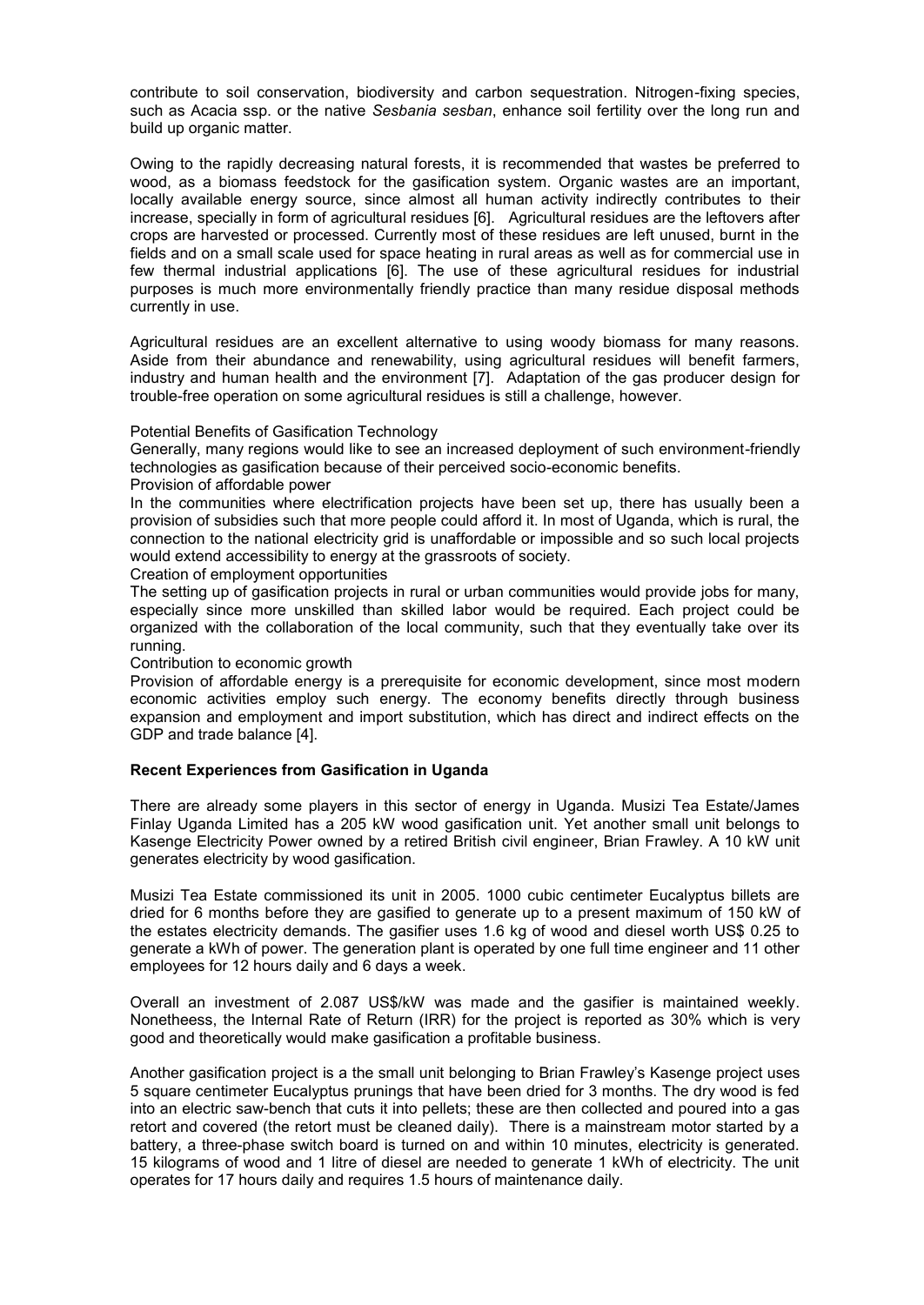The scheme produces 6 kVA in excess of his farms requirements of 2 kVA, no move has however been made to sell off the excess power generated to Umeme. Frawley bought 30 electricity poles and 700 meters of electric wires at a total cost of Ushs 3.1m to transmit the power to his house, pig sty and security lights on his 240 hectare farm.

These private sector players find it difficult to handle their gasifiers as there are no experts in the market to give consultancy on fuel supply, calibration, repairs, etc. Makerere University Faculty of Technology, CREEC hopes to be able to avail all this plus create capacity for designing, fabricating, repairing and maintaining those units and also training more technicians to make gasification a safe and efficient source of energy for Uganda.

So far we have already achieved the following:

Verified reasonable availability of non-woody residues in Uganda including: coffee husks, rice husks, bagasse, sawdust, groundnut shells, cow dung, maize cobs, cotton stalk, palm seed trash and sorghum stalk

Gasifier designed, constructed and now at Makerere. It is a multifunctional unit (combines updraft and downdraft modes) and allows use of a variety of fuels.

Test with pellets as fuel gave encouraging results:

25% combustible products in the gas produced

4.5 MJ/m2 Heating value of the gas

Temperature of burning gas reached 1240oC which is capable of firing a ceramic furnace Suitability of different nonwoody biomass sources evaluated

Simulation of an indirect micro-turbine system for generation of electricity carried out

# **Constraints**

Considering gasification as a new concept in Uganda means that there will be some measure of opposition to its rapid deployment. In addition, the technology has its own associated drawbacks. Limited awareness

As a new technology, gasification requires first to be accepted by prospective customers, who, with limited knowledge and experience with it, may prefer to use well established technologies that are perceived to be less risky. The process of increasing awareness is often slow, requiring that customers be convinced almost one at a time. According to some authors, one of the main obstacles to the expansion and acceptance of bioenergy into world markets is that the markets do not acknowledge the real costs and risks associated with the use of fossil fuels [4].

Lack of local equipment suppliers and service infrastructure

The experiences from the early 1980:s when companies in industrialised countries installed demonstration plants that generally failed in developing countries indicate that a local infrastructure for maintenance and service must be available if the technology shall survive and find widespread use [8].

Lack of proven gas producer designs for some agricultural residues

In particular loose and light residues with high ash content will lead to operational problems in standard designs of downdraft gas producers with a throat. Various approaches are possible but the issue requires further research for adaptation of designs to the residues that are locally available.

## Installation and operation cost

Most bioenergy technologies have higher purchase and installation costs than conventional technologies [4]. Also the operation will often require additional personnel. This will be compensated by a lower fuel price, but in particular the additional initial investment can be a serious obstacle to introduction of such technologies.

Complexity and maintenance requirements

Operation of a generator set with a gas producer is more complicated than if liquid fuel is used. Fuel preparation and handling is more cumbersome. Safe operation requires that strict procedures for re-fuelling and other service tasks are followed. Frequent cleaning of filters and monitoring of the condition of the different process components is necessary for trouble-free operation.